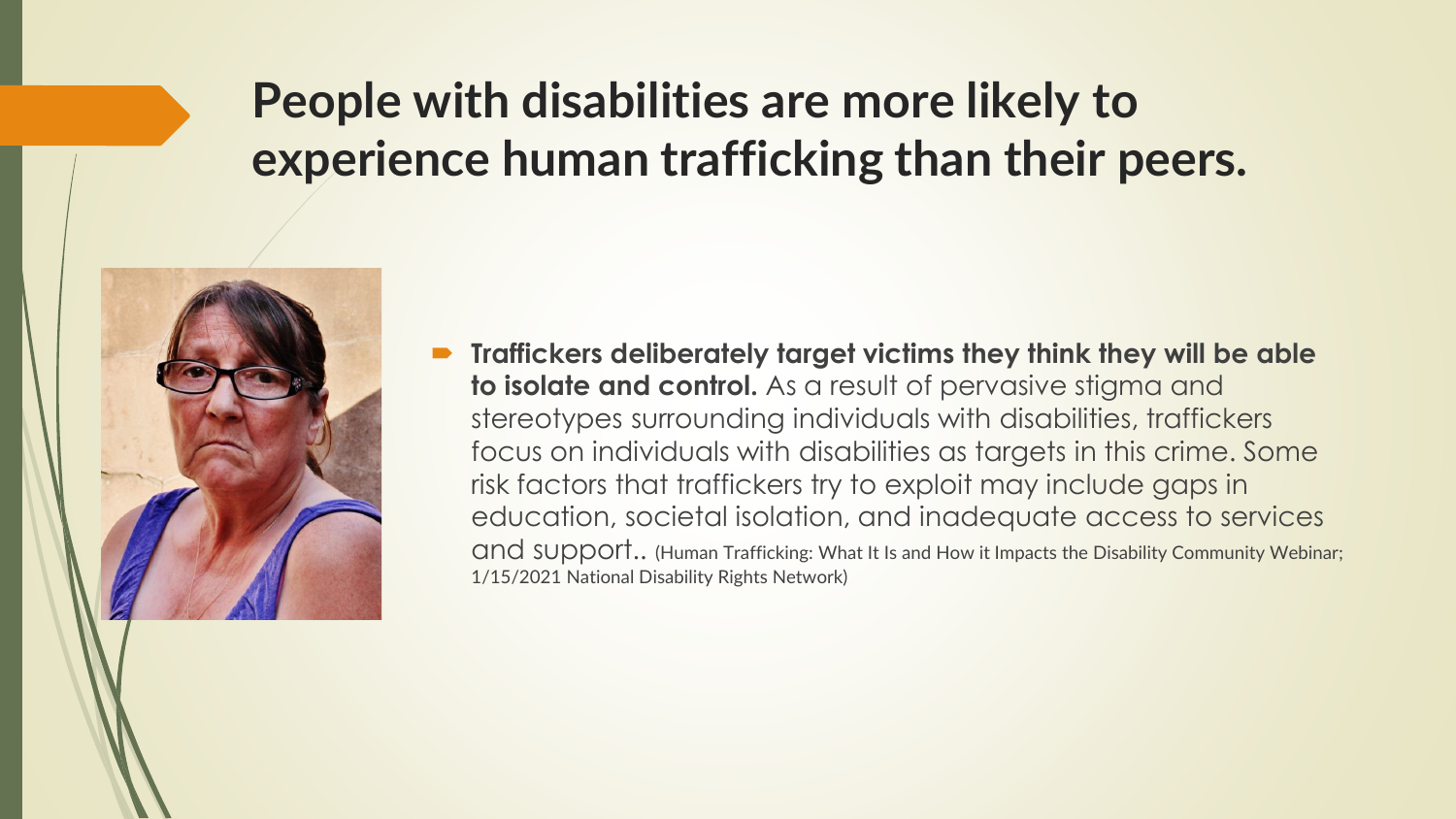#### **Individuals with Disabilities Face Increased Risk of Human Trafficking**



- **According to several global reports, people with disabilities or mental illness are more likely to be targeted by traffickers than people without disabilities or mental illness.** However, collecting data on trafficking victims is challenging and there is not yet a global or U.S. estimate for how many trafficking victims have disabilities or mental illness. (**Trafficking in Persons Report, 2017.** https://www.state.gov/documents/organization/271339.pdf).
- **Multiple studies suggest sex trafficking is experienced at heightened rates by those with intellectual and physical disabilities** (Reid et al., 2018; Franchino-Olsen et al., 2020; Martin et al., 2021).
- **Researchers found girls with both physical and cognitive disabilities had a significantly higher prevalence of sex trafficking than peers without disabilities.**  The prevalence of sex trafficking was highest for those with severe physical disabilities, specifically 11.79% of those with severe physical disability compared to 2.4% of those without severe physical disability. (Franchino-Olsen et al., 2020).
- **Having an individualized education plan (IEP) was significantly associated with a trafficking experience among homeless youth,** which the authors delineated may be related to an intellectual disability as individualized education plans are more common among youth with intellectual disabilities or learning difficulties.(Reid et al., 2018; Franchino-Olsen et al., 2020; Martin et al., 2021).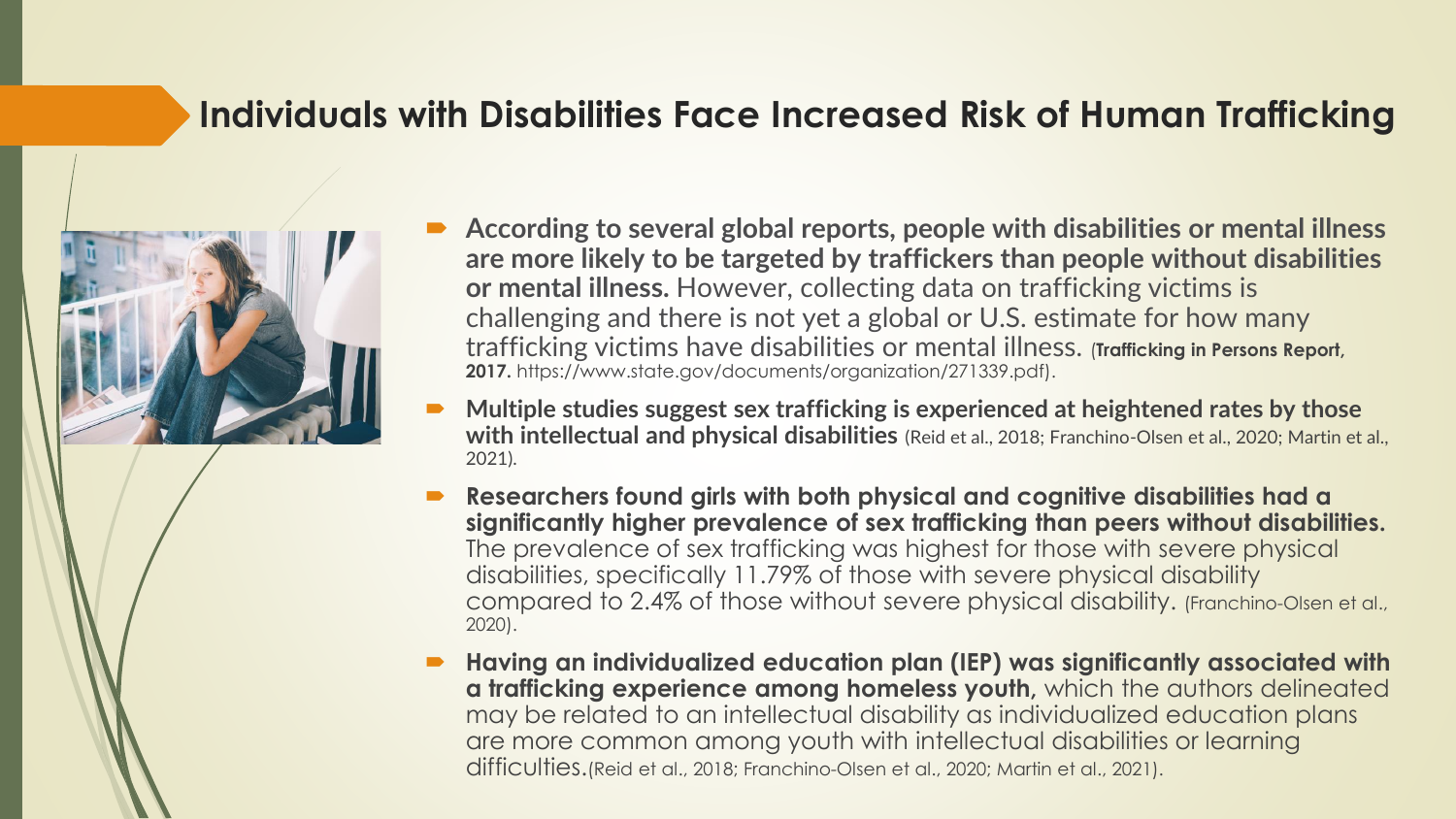#### **Increased Vulnerability Due to Many Factors**

- People with disabilities often rely on others to meet their basic needs. These caregivers have opportunities to traffic them as a result.
- People with disabilities may become submissive to their caregivers and comply with their caregivers' wishes because they are so dependent upon them. This learned response makes the unequal power dynamic in relationship with a trafficker, even if the trafficker is abusive, seem normal.
- People with disabilities may lead isolated lives and crave friendship and human connection. Because of this need, they may be persuaded to perform sexual acts if they are promised friendship or money as a reward. Isolation can also make it difficult or impossible for people with disabilities to make contact with people who could help them.
- Some people with disabilities cannot speak clearly or require communication devices or interpreters to make their needs known, so they, also, cannot ask for help.
- Because of the level of touching that accompanies intimate care and medical procedures, people with disabilities can become desensitized to touch and/or may be unsure about whether they have the right to object to and report unwanted touch, sexual abuse, and sexual acts. They lack information about and understanding of what constitutes a crime and what their rights are as victims of crimes. This is also true of trafficked workers.
- $\blacksquare$  People with disabilities may not be believed if they report abuse and violence. If they are believed and their cases are prosecuted, their abusers may be given shorter sentences than abusers of able-bodied people. Task forces should promote awareness of these trends when training service providers, police, prosecutors, and judges.

There are societal and structural barriers that keep people with disabilities from contacting the justice system, so task forces should have access to sign language interpreters, plain language specialists, and assistive communication devices. They should also remove physical barriers to and within their offices.